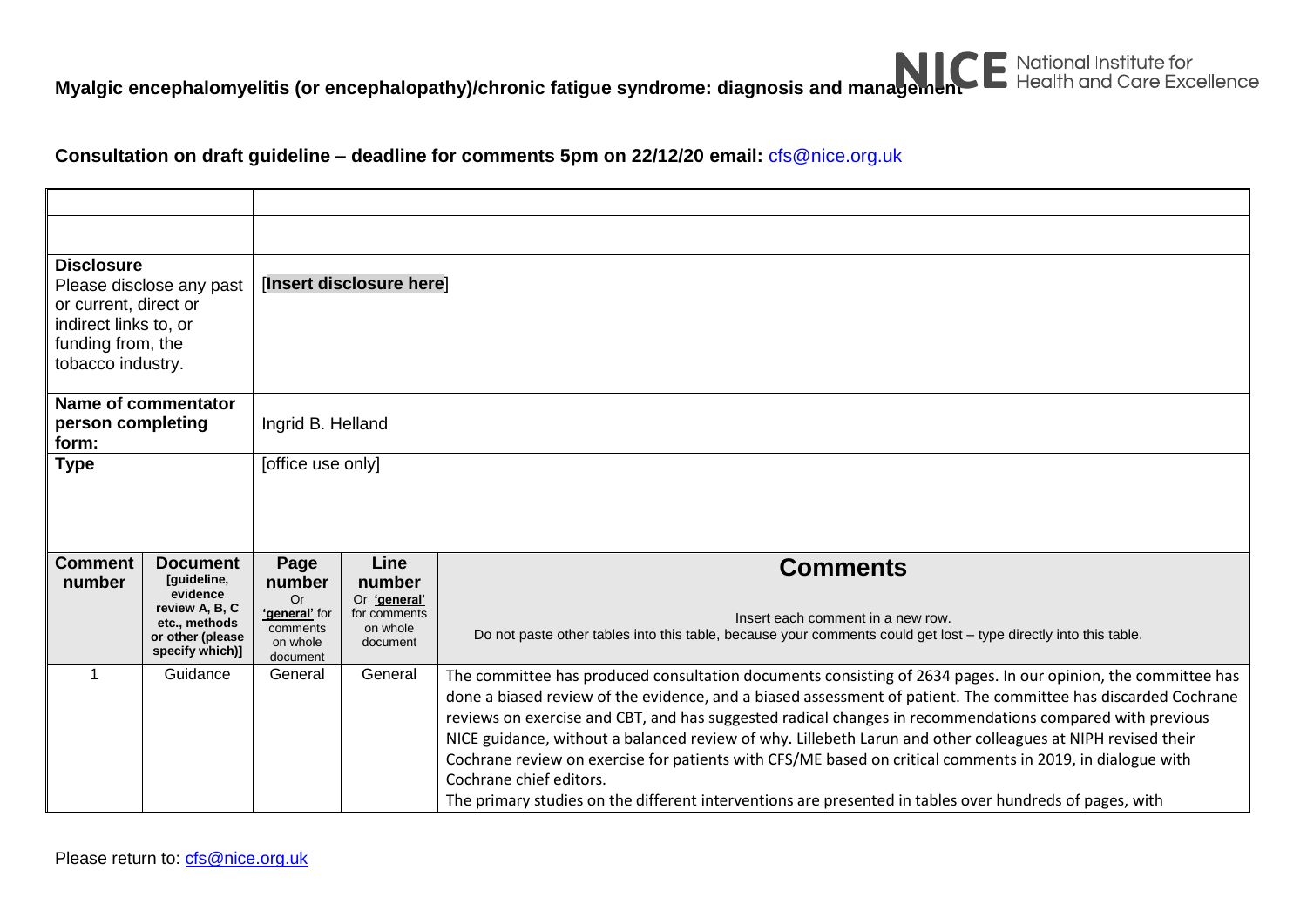**Myalgic encephalomyelitis (or encephalopathy)/chronic fatigue syndrome: diagnosis and management E National Institute for Apple Department Core Excellence** 

## **Consultation on draft guideline – deadline for comments 5pm on 22/12/20 email:** [cfs@nice.org.uk](mailto:cfs@nice.org.uk)

|                |                           |                 |           | standardized assessments regarding downgrading for indirectness, risk of bias etc.<br>The evidence is downgraded for indirectness when inappropriate diagnostic criteria not including PEM are used,<br>without providing evidence to support the hypothesis that effect should be mediated by type of criteria (on the<br>contrary there is evidence that the effect is similar across different criteria). It is strange to see how evidence from<br>well conducted trials is reduced whereas undue weight is given to evidence from qualitative studies (even for<br>questions on effectiveness/harm).                                                    |
|----------------|---------------------------|-----------------|-----------|--------------------------------------------------------------------------------------------------------------------------------------------------------------------------------------------------------------------------------------------------------------------------------------------------------------------------------------------------------------------------------------------------------------------------------------------------------------------------------------------------------------------------------------------------------------------------------------------------------------------------------------------------------------|
| $\overline{2}$ | <b>Draft</b><br>guideline | 8               | $11 - 13$ | We cannot see that it is justified to recommend a duration of only 6 weeks for adults and 4 weeks for children and<br>adolescents before suspecting CFS/ME after an infection. It is not unusual that symptoms persist for more than 4-6<br>weeks after a serious infection. Thus this may lead to over diagnosis.                                                                                                                                                                                                                                                                                                                                           |
| 3              | <b>Draft</b><br>guideline | 10              | 23        | CFS/ME should not be diagnosed until 6 months with symptoms, see below.                                                                                                                                                                                                                                                                                                                                                                                                                                                                                                                                                                                      |
| 4              | <b>Draft</b><br>guideline | $\overline{11}$ | $5-6$     | Again, to our opinion, it is too early to diagnose CFS/ME after 3 months. Symptoms may persist for more than that<br>after serious advents like an infection. The former recommendation of 6 months duration of symptoms is more<br>appropriate. Action may be taken though, after 3 months, as described when CFS/ME is suspected.                                                                                                                                                                                                                                                                                                                          |
| 5              | <b>Draft</b><br>guideline | 17              | $8-$      | Child abuse also happens in families with CFS/ME. This should be more emphasized; a CFS/ME diagnosis does<br>not implicate that child abuse does not happen.                                                                                                                                                                                                                                                                                                                                                                                                                                                                                                 |
| 6              | <b>Draft</b><br>guideline | 28              | $1 - 11$  | One gets the impression that any kind of physical activities are harmful. It should be stressed that it is heavy<br>physical activity programmes developed for healthy persons that are harmful, not physical activity by itself.<br>Voluntary regular exercise promotes regulation and coherence of the body physiology and is also good for mental<br>health. There exist (almost) no illness conditions that recommend bed rest or no exercise. However, it is important<br>to start with gentle forms of exercise. Exercise will need to be graded up slowly - adjusted to the individual patient,<br>otherwise it may exacerbate both fatigue and pain. |
| $\overline{7}$ | D                         | 53              | 12        | We cannot see that it is justified to recommend a duration of only 6 weeks for adults and 4 weeks for children and<br>adolescents before suspecting CFS/ME after an infection. It is not unusual that symptoms persist for more than 4-6<br>weeks after a serious infection.                                                                                                                                                                                                                                                                                                                                                                                 |
| 8              | D                         | 53              | 30-32     | Again, to our opinion, it is too early to diagnose CFS/ME after 3 months. Symptoms may persist for more than that<br>after serious advents like an infection. The former recommendation of 6 months duration of symptoms is more<br>appropriate. Action may be taken though, after 3 months, as described when CFS/ME is suspected.                                                                                                                                                                                                                                                                                                                          |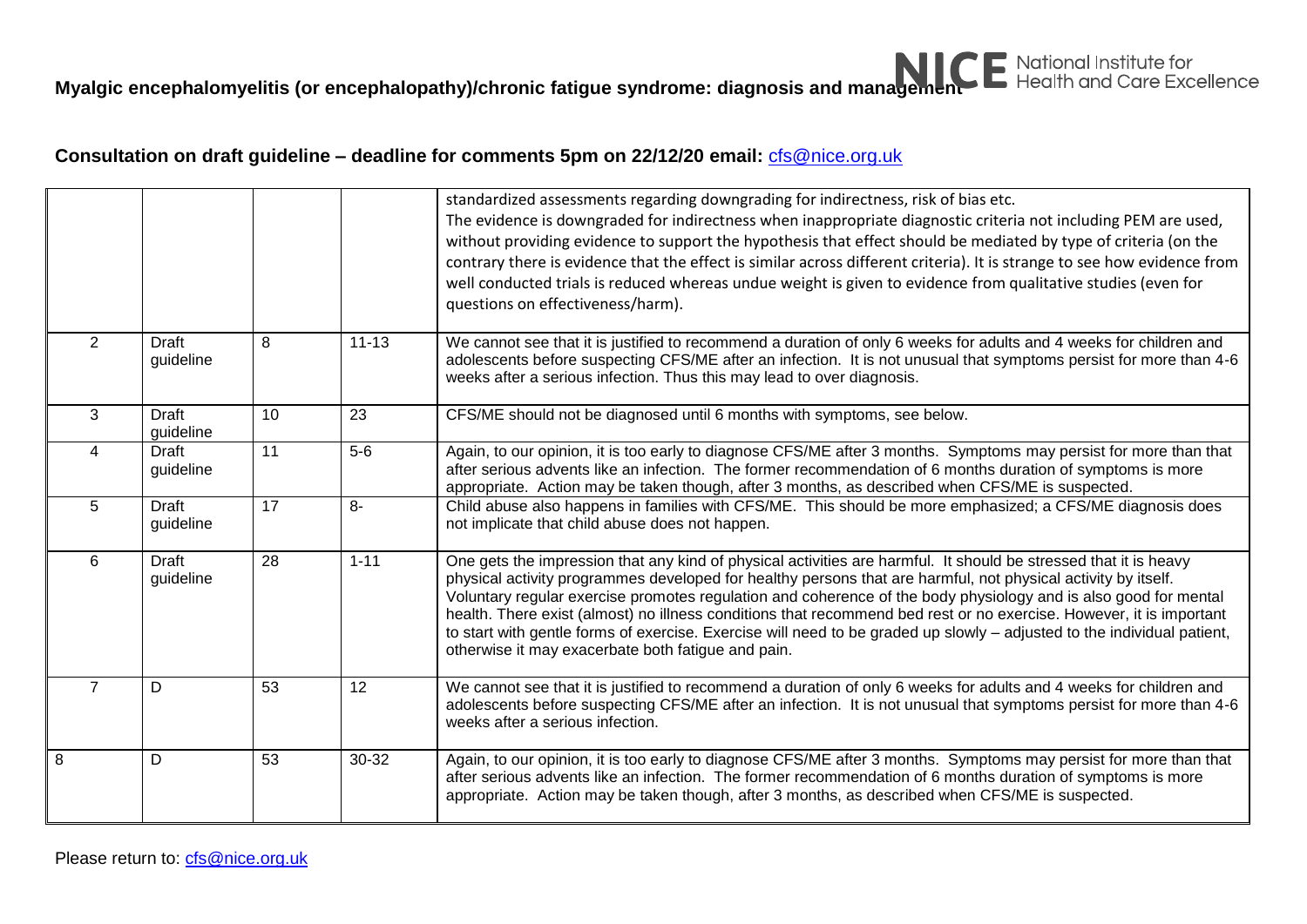### **Consultation on draft guideline – deadline for comments 5pm on 22/12/20 email:** [cfs@nice.org.uk](mailto:cfs@nice.org.uk)

|    |   | 58 | 1-22     | In clinical practice, psychiatric differential diagnoses are the most challenging. The list presented should include<br>Psychiatric conditions like schizophrenia, bipolar disorders, anxiety og depressions. However, it is important to<br>recognise that all patient with longstanding illness may develop comorbid anxiety and depression - this may<br>deteriorate course                                                       |
|----|---|----|----------|--------------------------------------------------------------------------------------------------------------------------------------------------------------------------------------------------------------------------------------------------------------------------------------------------------------------------------------------------------------------------------------------------------------------------------------|
| 10 | D | 59 | $1 - 14$ | We find it difficult to understand why results from studies conducted on populations not necessarily recruited with<br>the emphasize on PEM are "compulsory feature". As stated earlier in this guideline, validation of diagnostic<br>criteria is sparse. PEM is an unspesific symptom that also can be seen patients with other diagnoses than<br>CFS/ME, and was not considered obligate for the diagnoses until the last decade. |
|    |   |    |          |                                                                                                                                                                                                                                                                                                                                                                                                                                      |

Insert extra rows as needed

#### **Checklist for submitting comments**

- Use this comment form and submit it as a **Word document (not a PDF)**.
- Complete the disclosure about links with, or funding from, the tobacco industry.
- Include **page and line number (not section number)** of the text each comment is about.
- Combine all comments from your organisation into 1 response. **We cannot accept more than 1 response from each organisation**.
- Do not paste other tables into this table type directly into the table.
- Ensure each comment stands alone; do not cross-refer within one comment to another comment.
- **Clearly mark any confidential information or other material that you do not wish to be made public. Also, ensure you state in your email to NICE that your submission includes confidential comments.**
- **Do not name or identify any person or include medical information about yourself or another person** from which you or the person could be identified as all such data will be deleted or redacted.
- Spell out any abbreviations you use
- For copyright reasons, **do not include attachments** such as research articles, letters or leaflets. We return comments forms that have attachments without reading them. The stakeholder may resubmit the form without attachments, but it must be received by the deadline.
- **We have not reviewed the evidence for the recommendations shaded in grey. Therefore, please do not submit comments relating to these recommendations as we cannot accept comments on them.**